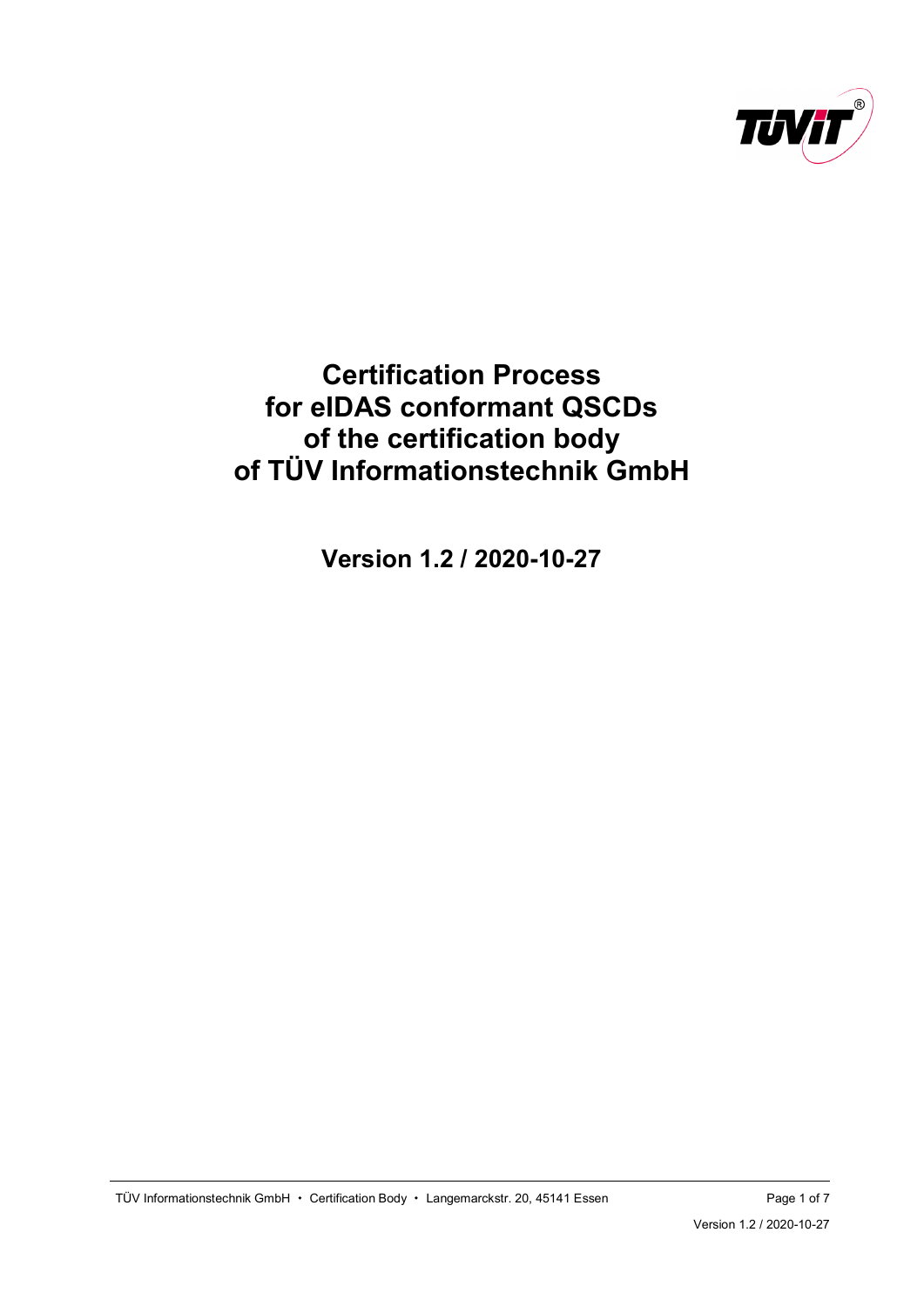

## **Table of Contents**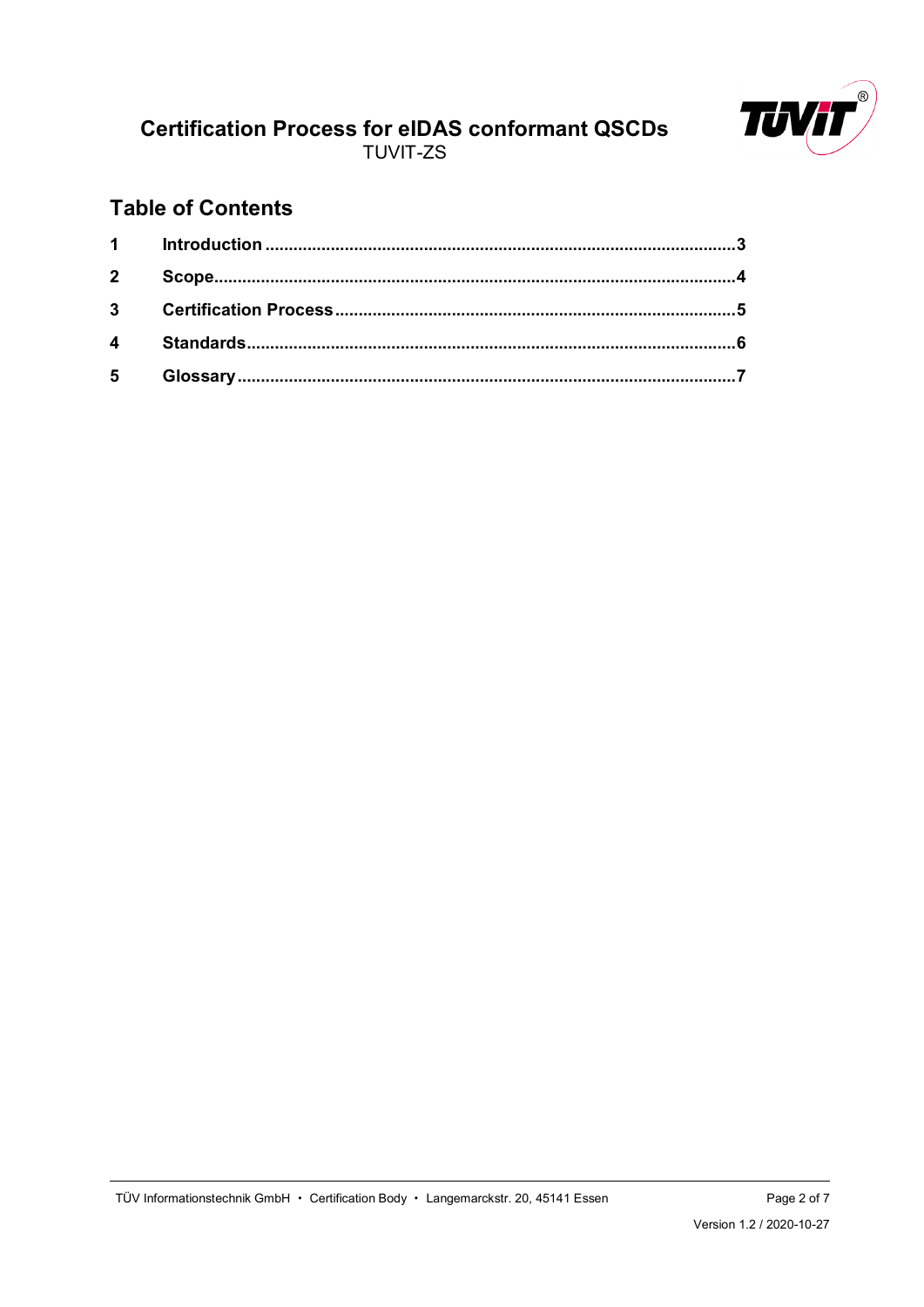

# <span id="page-2-0"></span>**1 Introduction**

TÜV Informationstechnik GmbH (short TÜViT) is a designated certification body according to articles 30.1 and 39.2 of Regulation (EU) 910/2014 [eIDAS] for the certification of conformity of qualified signature and seal creation devices (QSCDs) with the requirements laid down in Annex II of [eIDAS].

In this context, TÜViT offers companies certification services for QSCDs.

The EU commission has established a list of standards for the certification of the conformity of QSCDs with the requirements laid down in Annex II [eIDAS] by adopting the Commission Implementing Decision (EU) 2016/650 [CID (EU) 2016/650]. Article 1 of [CID (EU) 2016/650] distinguishes 2 types of QSCD:

- 1. Article 1.1 addresses QSCDs where the electronic signature creation data or electronic seal creation data is held in an entirely but not necessarily exclusively user-managed environment. Corresponding standards for the security assessment of IT products are listed in the Annex of [CID (EU) 2016/650].
- 2. Article 1.2 addresses QSCDs where the qualified trust service provider manages the electronic signature creation data or seal creation data on behalf of a signatory or of a creator of a seal. No corresponding standards for the security assessment are included in [CID (EU) 2016/650]. Instead, it is required that security assessment of such IT products shall be based on a process that, pursuant to Article 30.3 (b), uses security levels comparable to those required by Article 30.3 (a) and that the corresponding process is notified to the Commission by the public or private body referred to in paragraph 1 of Article 30 of [eIDAS].

In the context of Article 1.2 of [CID (EU) 2016/650], TÜViT established a process which uses security levels comparable to those required by Article 30.3 (a).

The present document describes the process for the certification of QSCDs where the qualified trust service provider manages the electronic signature creation data or seal creation data on behalf of a signatory or of a creator of a seal. The document is intended to be used for notification to the European Commission.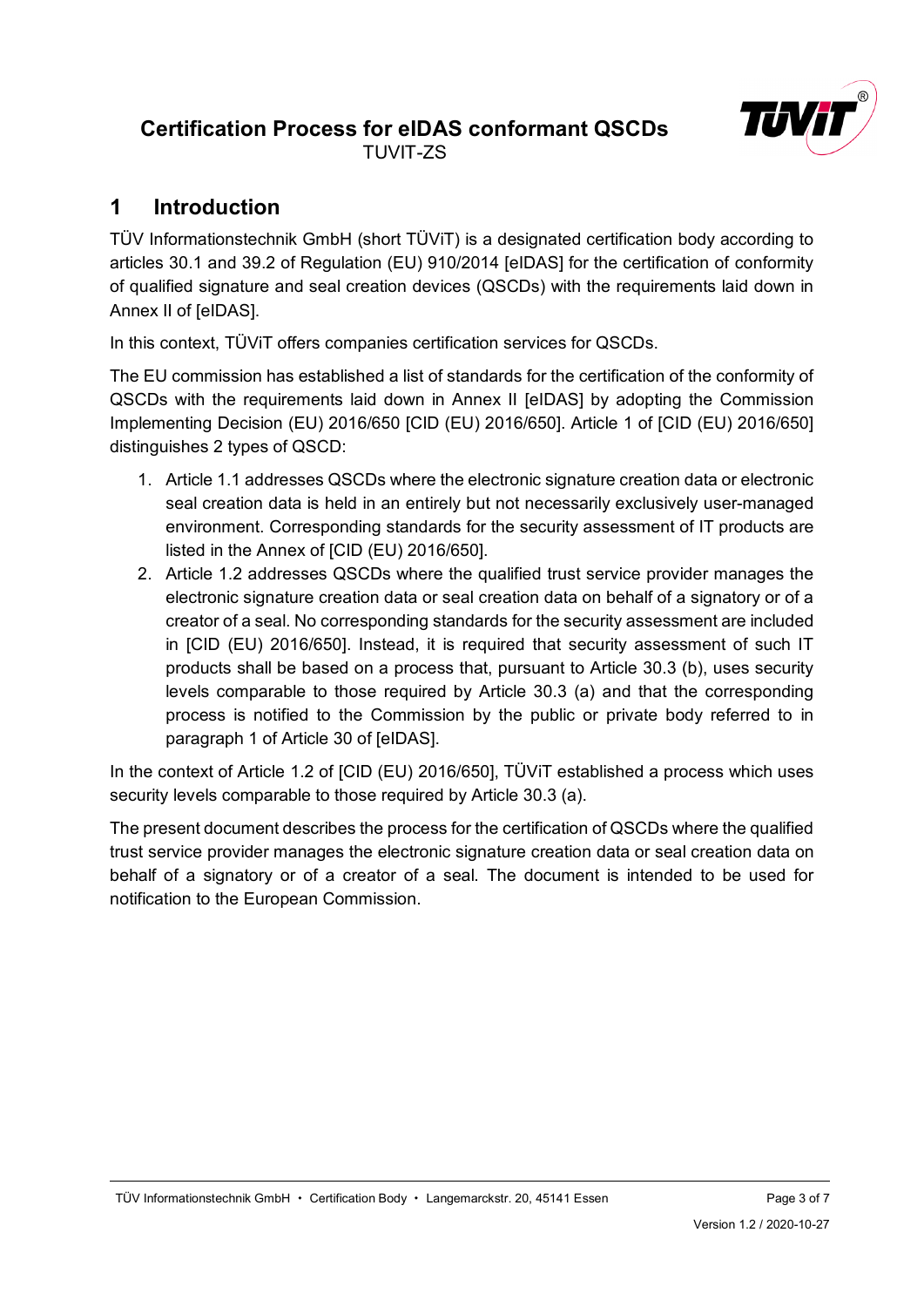

## <span id="page-3-0"></span>**2 Scope**

QSCDs where the qualified trust service provider (short: q-TSP) manages the electronic signature creation data or seal creation data on behalf of a signatory or of a creator of a seal (short: remote QSCD or r-QSCD) typically consists of 3 components that are operated in a local (user) and a remote (q-TSP) environment:

- 1. A User Interface Component that is operated in the local environment, where the signer / seal creator enters authentication data that is transmitted via a secure channel to the Signature Activation Module. A secure channel is also used to transmit data to be signed/sealed from the signature creation application to the r-QSCD.
- 2. A Signature Activation Module that is operated in the remote environment, used to manage authentication of different signers / seal creators.
- 3. A Signature Creation Device, typically a cryptographic module, that is operated in the remote environment and which is used to protect and manage signature / seal creation data of different signers / seal creators.

Note: The Signature Creation Application that create signed / sealed documents is not part of the r-QSCD. Details can be found in EN 419241-2.

This is illustrated in the following figure:

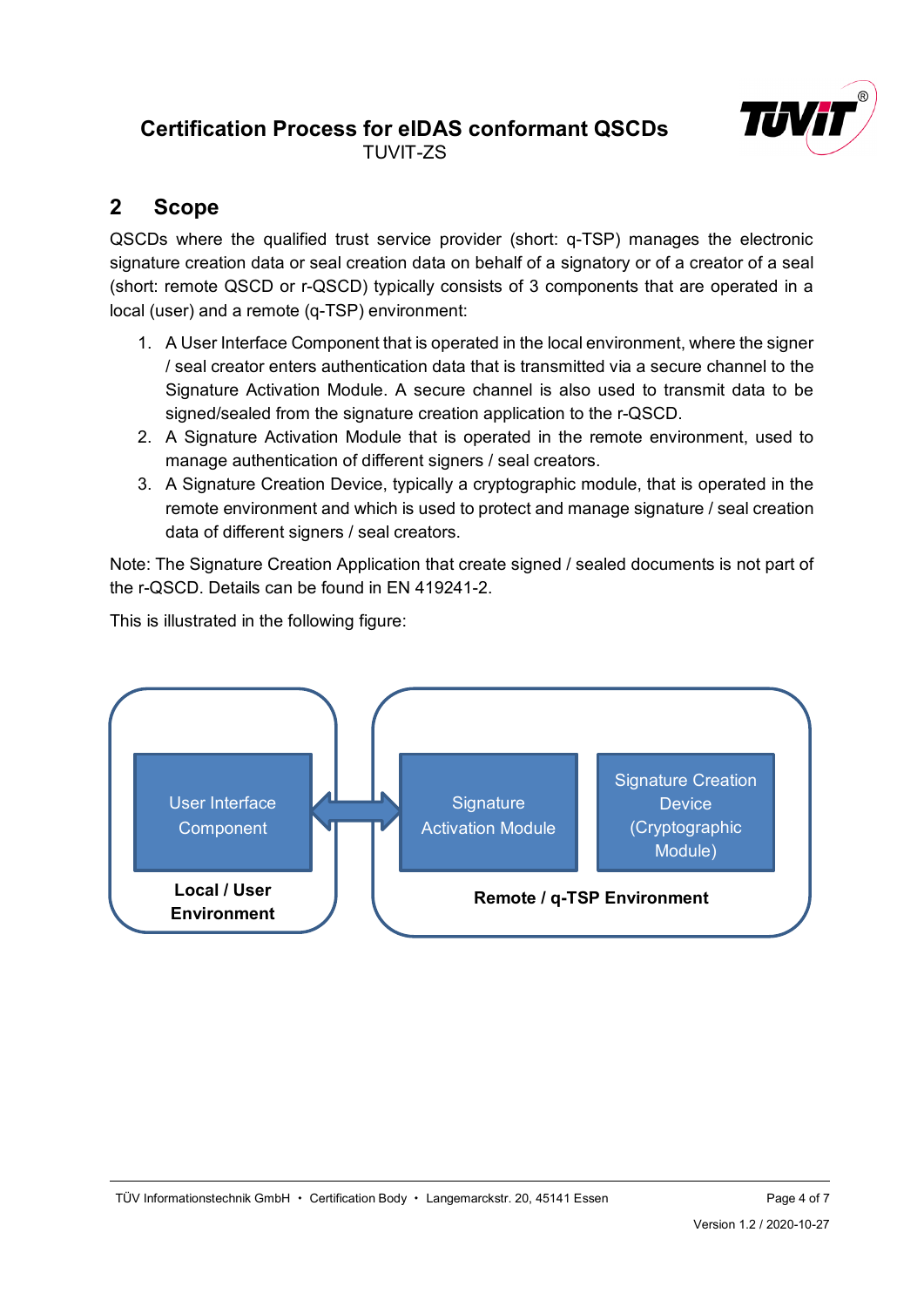

TUVIT-ZS

# <span id="page-4-0"></span>**3 Certification Process**

The basis of the certification of a r-QSCD according to articles 30.3 (b) and 39.2 of [eIDAS] is a security evaluation according to Common Criteria [ISO/IEC 15408-1], [ISO/IEC 15408-2], [ISO/IEC 15408-3]. Common Criteria (CC) is listed in the annex of [CID (EU) 2016/650] as standard for the evaluation of QSCD where the electronic signature creation data or the electronic seal creation data are held in an entirely but not necessarily exclusively usermanaged environment. This standard is considered equally suitable for certification of r-QSCDs.

During security evaluation of a r-QSCD according to CC the following evidences must be provided:

- Security relevant parts of the r-QSCD implementing functionality of the Signature Activation Module or the Signature Creation Device (Cryptographic Module) must be evaluated according the minimum CC Evaluation Assurance Level EAL4 augmented with AVA\_VAN.5.
- The Security Target for the r-QSCD shall take into account requirements from the certified Protection Profiles [EN 419241-2] and [EN 419221-5].
- The Security Target for the r-QSCD shall demonstrate that the Security Objectives, Security Functional Requirements and Security Functions are sufficient to fulfil requirements of Annex II of [eIDAS].
- A successful CC evaluation shall be proven by a corresponding CC certificate.

Alternatively, in case that the operation of the r-QSCD is restricted to one dedicated QTSP only, the evaluation assurance level EAL4 augmented with AVA\_VAN.5 may be replaced by an appropriate assurance package that takes into consideration the dedicated operating environment of the QTSP. The components of the assurance package shall be agreed with the certification body before starting the evaluation and certification process. The environment of the dedicated QTSP together with the evaluation assurance package shall mentioned in the security target.

The successful certification of the r-QSCD will result in a r-QSCD certificate, which states the fulfilment of requirements of Annex II of [eIDAS] on r-QSCDs. The validity period of the r-QSCD certificate depends on the strength of security mechanisms and algorithms that are implemented in the product and shall not exceed a maximum period of 5 years. At a given time, the validity period can be extended or shortened if there are new findings regarding the suitability of security mechanisms or algorithms.

Issuance and withdrawal of r-QSCD certificates will be published in the list of certificates on the website of TÜViT.

According to article 31.1 of [eIDAS] Member States shall notify to the Commission without undue delay and no later than one month after the certification is concluded, information on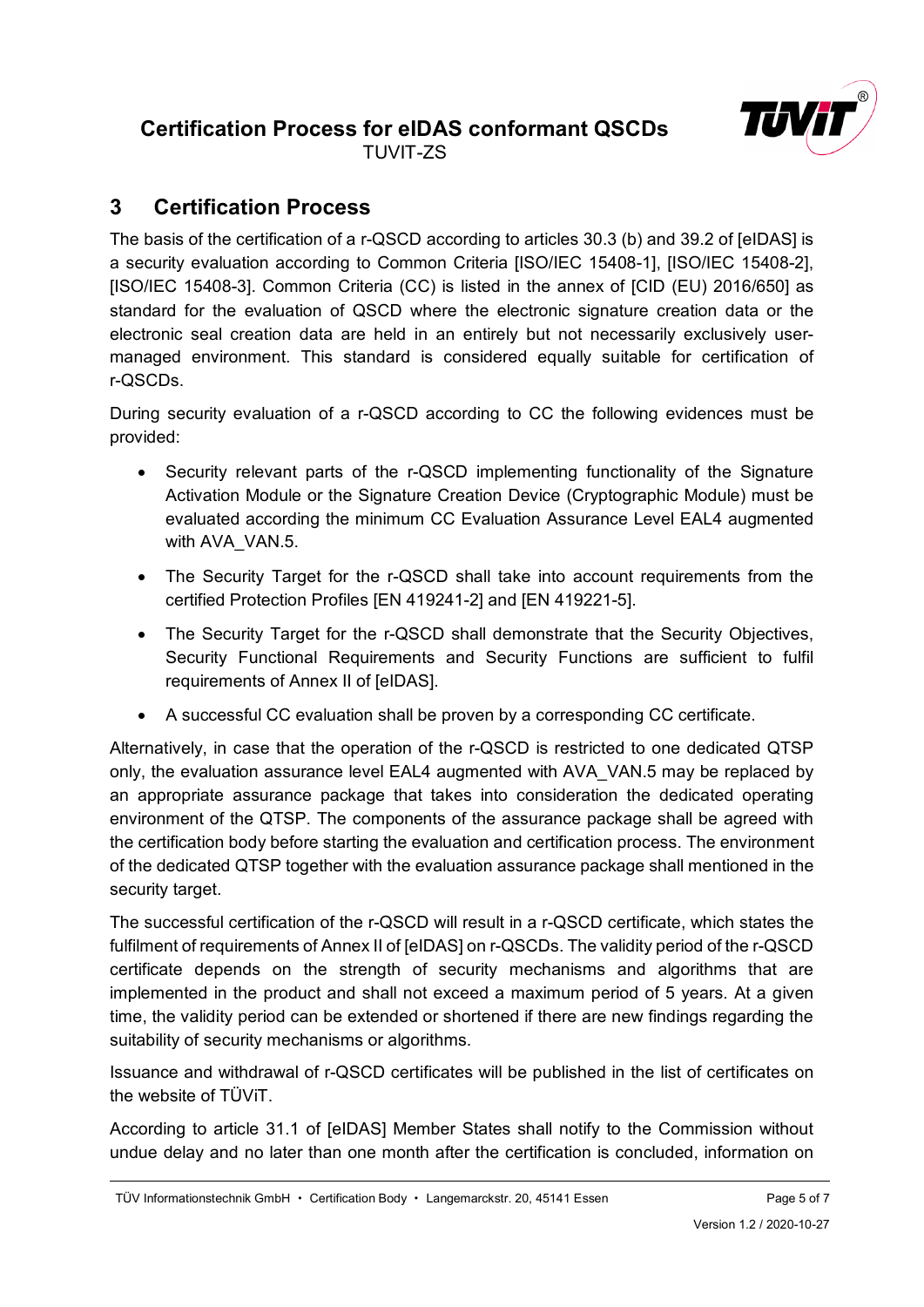

qualified electronic signature creation devices that have been certified by the bodies referred to in Article 30.1 and they shall also notify to the Commission, without undue delay and no later than one month after the certification is cancelled, information on electronic signature creation devices that are no longer certified. TÜViT will inform the German supervisory body about the issuance and the withdrawal of r-QSCD certificates.

### <span id="page-5-0"></span>**4 Standards**

- [CID (EU) 2016/650] COMMISSION IMPLEMENTING DECISION (EU) 2016/650 of 25 April 2016 laying down standards for the security assessment of qualified signature and seal creation devices pursuant to Articles 30(3) and 39(2) of Regulation (EU) No 910/2014 of the European Parliament and of the Council on electronic identification and trust services for electronic transactions in the internal market
- [eIDAS] REGULATION (EU) No 910/2014 OF THE EUROPEAN PARLIAMENT AND OF THE COUNCIL of 23 July 2014 on electronic identification and trust services for electronic transactions in the internal market and repealing Directive 1999/93/EC
- [EU QSCD list] Compilation of: Member States' notifications on: Designated Bodies under Article 30(2) and 39(2) of Regulation 910/2014 and Certified Qualified Signature Creation Devices under Article 31(1)-(2), and Certified Qualified Seal Creation Devices under Article 39(3) of Regulation 910/2014, and information from Member States on: Secure Signature Creation Devices benefiting from the transitional measure set in article 51(1) of Regulation 910/2014
- $[ISO/IEC 15408-1]$  ISO/IEC 15408-1:2009 Information technology Security techniques – Evaluation criteria for IT security – Part 1 ISO, 2009
- [ISO/IEC 15408-2] ISO/IEC 15408-2:2008 Information technology Security techniques – Evaluation criteria for IT security – Part 2 ISO, 2008
- [ISO/IEC 15408-3] ISO/IEC 15408-3:2008 Information technology Security techniques – Evaluation criteria for IT security – Part 3 ISO, 2008
- [EN 419 221-5] CEN/EN 419 221-5:2018, Protection profiles for TSP Cryptographic modules - Part 5: Cryptographic Module for Trust Services
- [EN 419 241-2] CEN/EN 419 241-2:2019, Trustworthy Systems Supporting Server Signing - Part 2: Protection Profile for QSCD for Server Signing